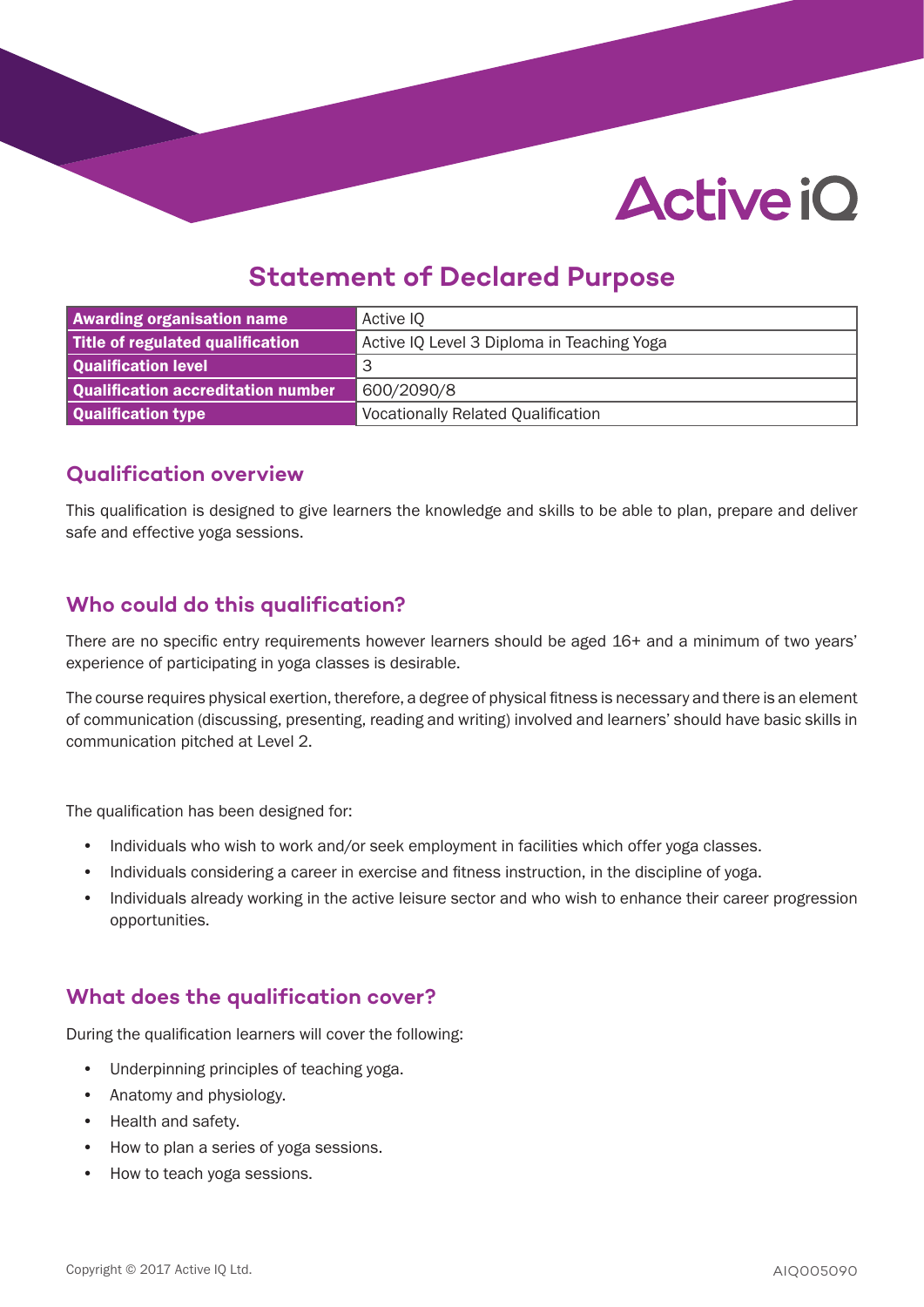

#### **Qualification structure**

To achieve the qualification learners must complete the five mandatory units (38 credits).

|    | <b>Unit</b>                              | <b>Unit</b>   | <b>Level</b>   | <b>Credits</b> |
|----|------------------------------------------|---------------|----------------|----------------|
|    |                                          | accreditation |                |                |
|    |                                          | number        |                |                |
| 1. | Underpinning principles of teaching yoga | L/503/2579    | 3              | 10             |
| 2. | Anatomy and physiology for yoga          | F/503/2580    | $\overline{2}$ | 6              |
| 3. | Planning a series of yoga sessions       | J/503/2581    | 3              | 6              |
| 4. | Health and safety of yoga                | L/503/2582    | 3              | 4              |
| 5. | Teaching a yoga session                  | R/503/2583    | 3              | 12             |

#### **What could this qualification lead to?**

Learners will be able to progress to the following job roles:

• Yoga teacher.

#### **Will the qualification support progression to further learning, and, if so, what?**

The qualification is designed to offer entry to employment; however, learners can also progress onto the following qualifications:

- Active IQ Level 3 Diploma in Health and Fitness.
- Active IQ Level 3 Diploma in Instructing Pilates Matwork.
- Level 3 Diploma in Exercise Referral.
- Level 4 special populations' qualifications.
- Active IQ Level 3 Diploma in Sports Massage Therapy.

#### **Is this qualification available as an apprenticeship?**

No, this qualification does not sit within an apprenticeship framework.

#### **Is this qualification eligible for an Advanced Learner Loan?**

No, this qualification is not available within the Advanced Learner Loan catalogue.